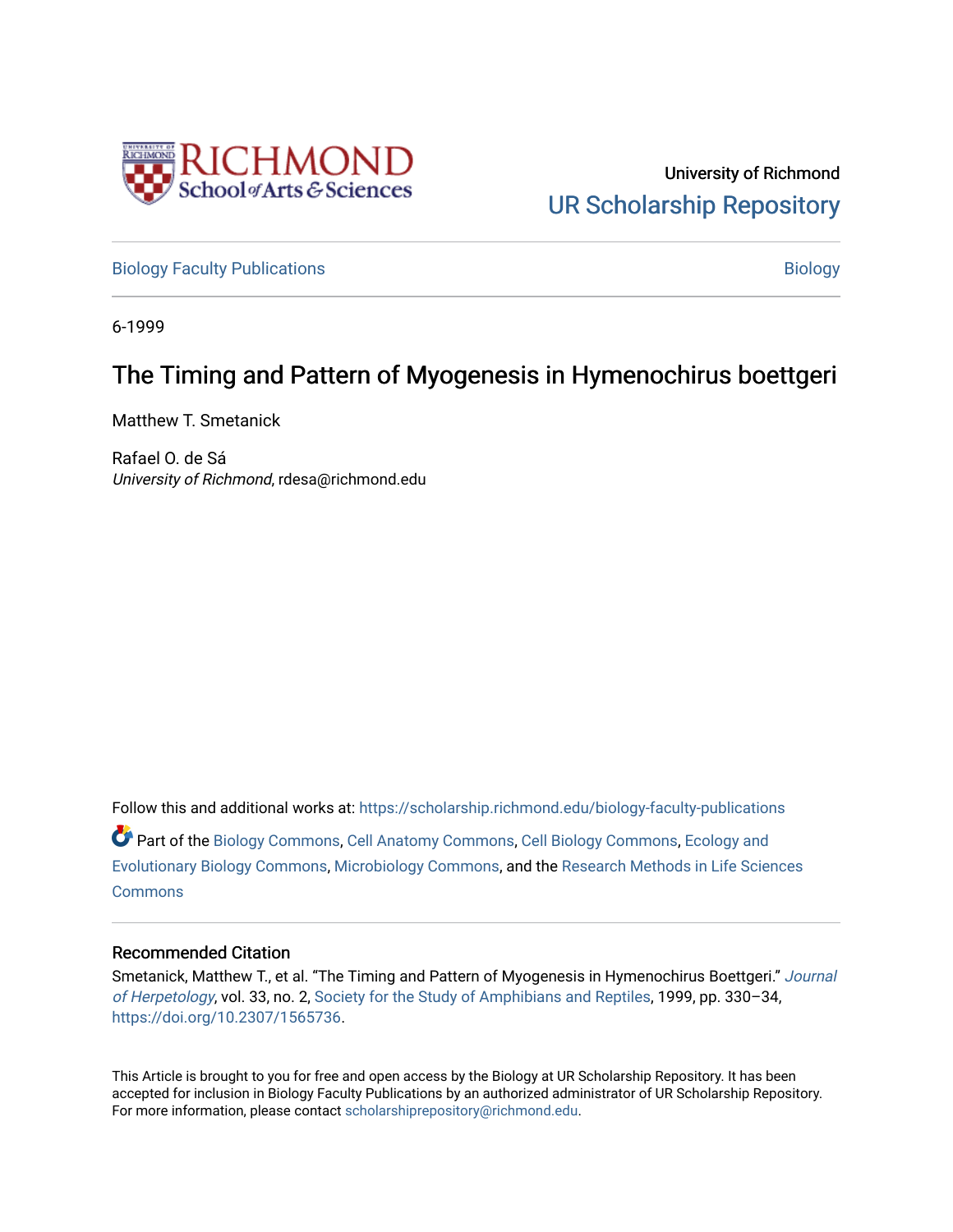The Timing and Pattern of Myogenesis in Hymenochirus boettgeri Author(s): Matthew T. Smetanick, Rafael O. De Sá and Gary P. Radice Source: Journal of Herpetology, Vol. 33, No. 2 (Jun., 1999), pp. 330-334 Published by: Society for the Study of Amphibians and Reptiles Stable URL: https://www.jstor.org/stable/1565736 Accessed: 28-10-2021 15:12 UTC

JSTOR is a not-for-profit service that helps scholars, researchers, and students discover, use, and build upon a wide range of content in a trusted digital archive. We use information technology and tools to increase productivity and facilitate new forms of scholarship. For more information about JSTOR, please contact support@jstor.org.

Your use of the JSTOR archive indicates your acceptance of the Terms & Conditions of Use, available at https://about.jstor.org/terms



Society for the Study of Amphibians and Reptiles is collaborating with JSTOR to digitize, preserve and extend access to  $J$ ournal of Herpetology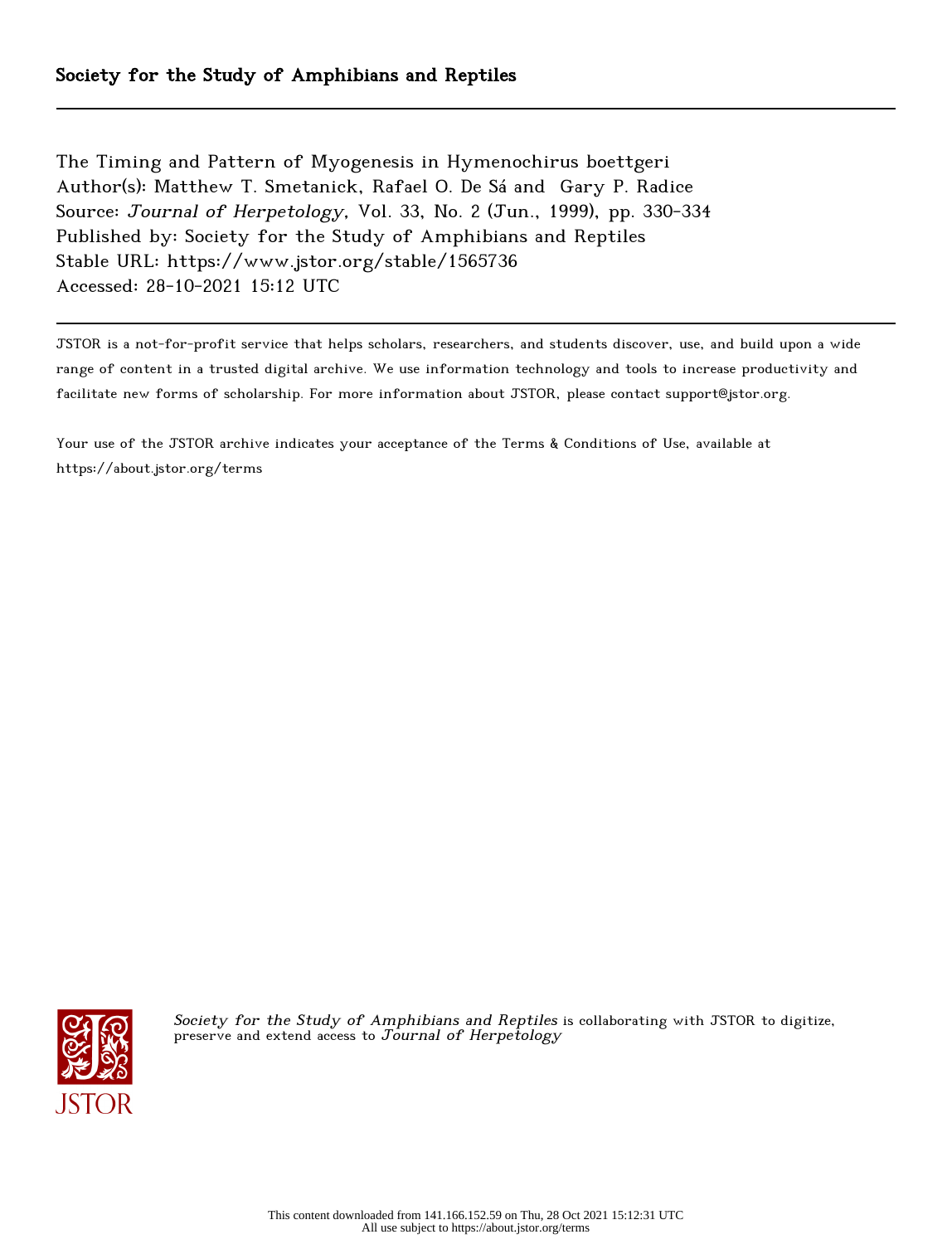kJ/g (SE = 0.263, N = 4 groups of six fruit and one MOLL, D., A of five).

 The energy content of the figs is similar to the 22.6 kJ/g recorded for insects (Golley, 1961). In terms of energy, one single fig must therefore be the equivalent of many black flies (Simulium spp.), which is the most common prey of P broadleyi. Since the lizards do not digest seeds, our estimate of the digestible energy content is liberal, but the fig may represent a substan tial reward to the lizard. Another benefit to eating figs in this arid environment is their high water content (87.2% of the pulp of E burtt-davyi; Compton et al., 1996). It therefore appears as if both the lizards and the fig trees gain from this feeding-dispersal relation ship, although a rigorous test of a mutualistic rela tionship awaits further study.

Acknowledgments.--Nico van der Walt and the Na tional Parks Board are thanked for permission to work at Augrabies and excellent support during our stay. We are grateful to Steve Compton and an anonymous referee for their helpful comments. We thank Jaco Del port for performing the energy analysis.

### **LITERATURE CITED**

- BRANCH, W. R., AND M. J. WHITING. 1997. A new Pla tysaurus (Squamata: Cordylidae) from the North ern Cape Province, South Africa. African J. Her petol. 46:124-136.
- BRONSTEIN, J. L., AND K. HOFFMANN. 1987. Spatial and temporal variation in frugivory at a neotropical fig, Ficus pertusa. Oikos 49:261-268.
- COATES ESTRADA, R., AND A. ESTRADA. 1986. Fruiting and frugivores at a strangler fig in the tropical rain forest of Los Tuxtlas Mexico. J. Trop. Ecol. 2:349- 358.
- COMPTON, S. G., A. J. F K. CRAIG, AND I. W. R. WA- TERS. 1996. Seed dispersal in an African fig tree: birds as high quantity, low quality dispersers? J. Biogeography 23:553-563.
- CONCEICAO DE SOUZA-STEVAUX, M., R. R. B. NEGREL- LE, AND V. CITADINI-ZANETTE. 1994. Seed dispersal by the fish Pterodorus granulosus in the Paraná river basin, Brazil. J. Trop. Ecol. 10:621-626.
- GOLLEY, F B. 1961. Energy values of ecological mate rials. Ecology 42:581-583.
- HORN, M. H. 1997. Evidence for dispersal of fig seeds by the fruit-eating characid fish Brycon guatemalen sis Regan in a Costa Rican tropical rain forest. Oec ologia 109:259-264.
- IVERSON, J. B. 1985. Lizards as seed dispersers? J. Her petol. 19:293-294.
- IZHAKI, I., C. KORINE, AND Z. ARAD. 1995. The effect of bat (Rousettus aegyptiacus) dispersal on seed ger mination in eastern mediterranean habitats. Oec ologia 101:335-342.
- KALKO, E. K. V., E. A. HERRE, AND C. O. HANDLEY. 1996. Relation of fig fruit characteristics to fruit eating bats in the new and old world tropics. J.
- Biogeography 23:565-576. KAUFMANN, S., D. B. McKEY, M. HOSSAERT-MCKEY, AND C. C. HOROVITZ. 1991. Adaptations for a two phase seed dispersal system involving vertebrates and ants in a hemiepiphytic fig (Ficus microcarpa: Moraceae). Amer. J. Bot. 78:971-977.
- LAMBERT, F. R., AND A. G. MARSHALL. 1991. Keystone characteristics of bird-dispersed Ficus in a Malay sian lowland rain forest. J. Ecol. 79:793-809.
- MOLL, D., AND K. P. JANSEN. 1995. Evidence for a role MOLL, D., AND K. P. JANSEN. 1995. Evidence for a role in seed dispersal by two tropical herbivorous tur- in seed dispersal by two tropical herbivorous tur tles. Biotropica 27:121-127. Biotropica 27:121-127.
- ROBERTS, J. T., AND E. R. HEITHAUS. 1986. Ants rear- ROBERTS, J. T., AND E. R. HEITHAUS. 1986. Ants rear range the vertebrate-generated seed shadow of a neotropical fig tree. Ecology 67:1046-1051. neotropical fig tree. Ecology 67:1046-1051.
- SMITHERS, R. H. N. 1971. The mammals of Botswana. SMITHERS, R. H. N. 1971. The mammals of Botswana. Mus. Mem. Natl. Mus. Manum. Rhodesia 4:1-340.
- TRAVESET, A. 1990. Ctenosaura similis Gray (Iguanidae) as a seed diperser in a central American deciduous forest. Amer. Midi. Natur. 123:402-404.
- VALIDO, A., AND M. NOGALES. 1994. Frugivory and seed dispersal by the lizard Gollotia galloti (Lacer tidae) in a xeric habitat of the Canary islands. Oi kos 70:403-411.
- WHITAKER, A. H. 1987. The roles of lizards in New Zealand plant reproductive strategies. New Zea land J. Bot. 25:315-328.
- WHITING, M. J., AND J. M. GREEFF. 1997. Facultative frugivory in the Cape flat lizard, Platysaurus capen sis (Sauria: Cordylidae) Copeia 1997:811-818.<br>- AND - 1999. Use of heterospecific
	- -. 1999. Use of heterospecific cues by the lizard Platysaurus broadleyi for food location. Behav. Ecol. Sociobiol. In press.

Accepted: 19 January 1999.

Journal of Herpetology, Vol. 33, No. 2, pp. 330-334, 1999 Copyright 1999 Society for the Study of Amphibians and Reptiles

## The Timing and Pattern of Myogenesis in Hymenochirus boettgeri

 MATTHEW T. SMETANICK, RAFAEL O. DE SA, AND GARY P. RADICE, Department of Biology, University of Richmond, Richmond, Virginia 23173, USA. E-mail: gradice @richmond.edu

 Differences in the relative timing of homologous de velopmental events among closely related species, known as heterochronies, may provide valuable clues in understanding evolutionary relationships (McKin ney, 1988; McNamara, 1995). Examining the timing of myogenic events is a relatively easy and effective method for finding heterochronic events. For example, whether muscle proteins and myofibrils appear before or after multinucleation can be determined through histological techniques (Kielbowna, 1981). Simple ob servations of live specimens can pinpoint functional landmarks such as first twitch (spontaneous or due to external stimuli) and first heartbeat.

 Heterochronies are known to exist in amphibian myogenesis, particularly in the formation of axial muscles. A common pattern of muscle development, as seen in the common Eurasian spadefoot toad (Pe lobates fuscus), begins in the myotome with the ap pearance of mononucleated myotomal myoblasts, which then fuse to form elongated, multinucleated muscle cells (Kielbowna, 1981). The muscle fiber then synthesizes myofibrils, which is followed by first twitch (see Radice et al., 1989 for review). Xenopus lae-

This content downloaded from 141.166.152.59 on Thu, 28 Oct 2021 15:12:31 UTC All use subject to https://about.jstor.org/terms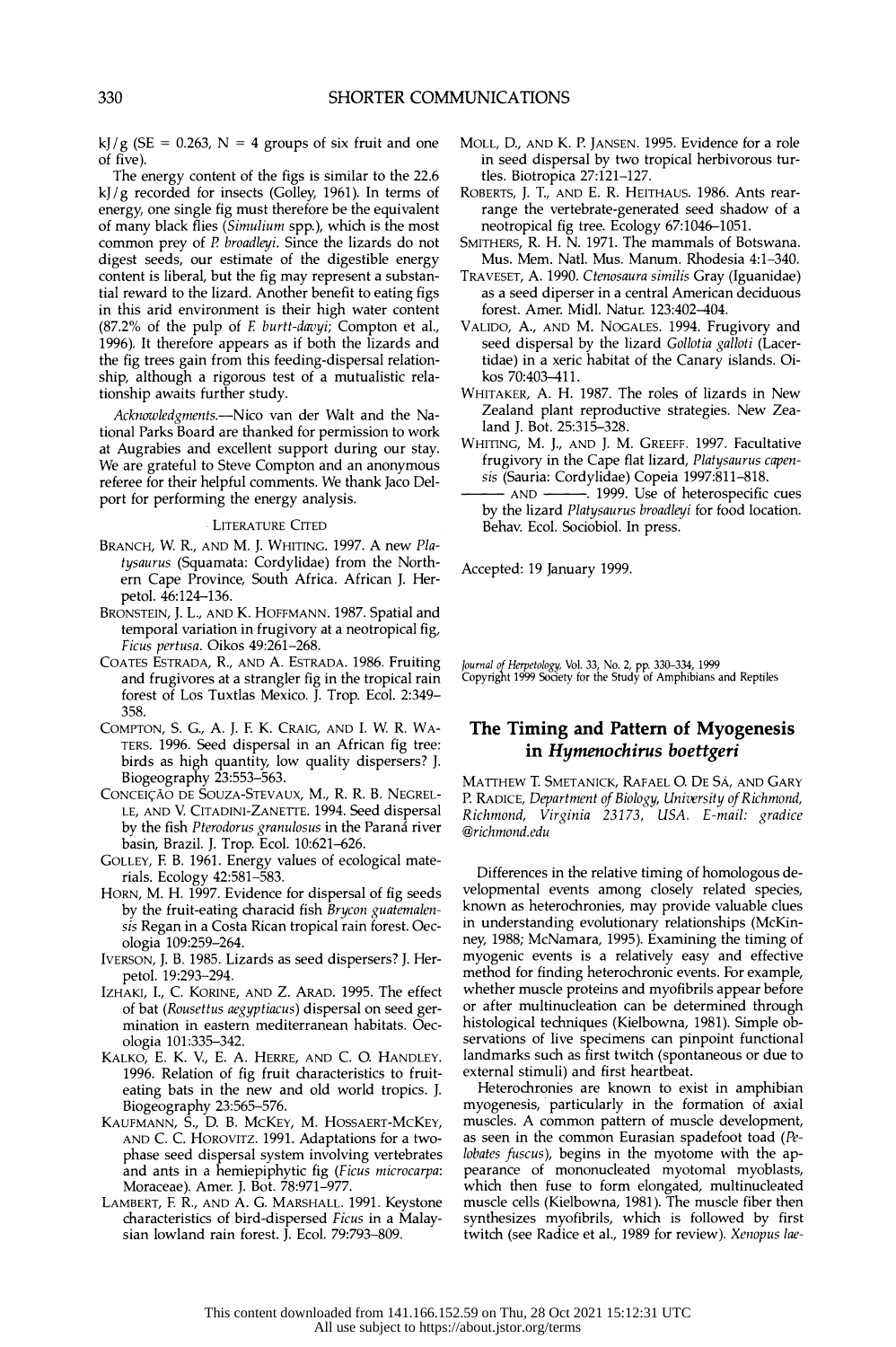vis and Bombina variegata differ from this myogenic pattern by exhibiting early muscle function. Develop ing muscle in X. laevis displays a remarkably early expression of myosin and actin fibers and becomes functional prior to becoming multinucleated (Muntz, 1975; Kielbowna, 1981; Gurdon et al., 1985; Boudjelida and Muntz, 1987). First twitch in X. laevis can be ob served at about 24 h post-fertilization, preceding the first heartbeat by about a day and the multinucleation of the myotome by about three days (Nieuwkoop and Faber, 1975). The similarity in myogenic pattern be tween X. laevis and B. variegata may suggest that early myogenesis is an ancestral myogenic condition for an urans since these taxa represent basal lineages within Anura (Ford and Cannatella, 1993). However, addi tional members among basal anurans must be exam ined to test this hypothesis.

 We have studied another pipid species. Hymenochi rus boettgeri, to determine whether the pattern of myo genesis seen in X. laevis is unique to that species, or represents a pattern specific to the pipid lineage.

 A total of 86 specimens of Hymenochirus boettgeri were examined. Larvae were preserved in Dent fixa tive, consisting of four parts methanol to one part di methyl sulfoxide (Dent et al., 1989), and staged ac cording to the Nieuwkoop and Faber (1975) normal table of development for X. laevis (NF stages). The specimens ranged from NF 24-50. Larvae were raised from "naturally induced" (non-hormone injected) clutches obtained in the laboratory from three females and three males. Adults were bred in 40-1 aquaria and fed with commercial fish food. Eggs were removed from the aquaria and stored in sterilized disposable culture dishes at room temperature. At stage 42, the larvae were transferred to a 40-1 aquarium and fed brine shrimp, Daphnia copepods, and commercial fish food. Experiments were conducted in accord with ap proved Institutional Animal Care and Use guidelines.

 Nieuwkoop and Faber's (1975) normal table of de velopment could not be used to stage H. boettgeri spec imens between stages 43-45. Changes in intestinal structure are used to distinguish among these stages, but intestinal development in H. boettgeri differs significantly from that in X. laevis. The next reliable stage marker common to both species is the first appearance of hind limb buds, which identifies stage 46/47. A normal staging table for H. boettgeri is in preparation (Olson, 1997).

 Determinations of first twitch (18 specimens), first heartbeat (12 specimens), and immunohistochemical staining (33 specimens), were made by using a Nikon dissecting microscope. Observations of axial myotome multinucleation (23 specimens) were made with a Ni kon Optiphot microscope.

 To observe muscle cell nuclei, fixed specimens were embedded in glycol methacrylate. Axial muscles were sectioned longitudinally at  $2 \mu m$  using glass knives, transferred to a slide, and stained for 10-15 sec with 0.1% toluidine blue in 1% sodium tetraborate (Dawes, 1979).

 Whole-mount immunohistochemical staining was performed on H. boettgeri specimens from stages 24- 32 to identify the initial presence of muscle protein. For comparison, immunohistochemical staining was also performed on X. laevis specimens from stages 17- 25. The procedure was adapted from Hanken et al.  (1992, 1997) using monoclonal antibody 12/101, a muscle-specific antibody that recognizes an antigen in amphibian skeletal muscle (Kintner and Brockes, 1984). Antibody was obtained from the Developmen tal Studies Hybridoma Bank, University of Iowa. The primary antibody was visualized using the Vectastain Universal Kit (biotin-avidin complex) and diamino benzidine (DAB). Stained embryos were cleared with benzyl alcohol: benyzl benzoate (1:2). Embryos and histological sections were photographed with Kodak Technical Pan film.

 Immunohistochemical staining of the H. boettgeri specimens detected the initial presence of muscle pro tein in axial muscle at NF stage 25, approximately 24 h post-fertilization (Fig. 1A). At this stage, only the most anterior axial myotome was visible. Muscle pro tein was not detected at NF stage 24, as indicated by the absence of DAB staining in the dorso-medial part of the embryo (Fig. 1A). In contrast, muscle protein was first detected in X. laevis at NF stage 20 (Fig 1B).

 First twitch of axial muscle, stimulated by poking live specimens with a metal probe, was observed no later than NF stage 27/28, approximately 5 h after the earliest detected presence of muscle protein. Sponta neous mid-body flexing was observed by stage 30/31. For comparison, X. laevis shows stimulated twitching at stage 22/23, and spontaneous flexing at stage 25 (Nieuwkoop and Faber, 1975).

 Observation of methacrylate sections revealed the presence of mononucleated myotome cells from stage 24 to stage 42 (Fig. 1C). Because of the difficulties of staging H. boettgeri between NF stages 43-45, it was not possible to determine whether muscle cells be came multinucleated during these stages. However, the myotome fibers clearly were multinucleated by stage 46/47 (Figure 1D), which is distinguished by the first appearance of hind limb buds. First heart beat was not observed in H. boettgeri until stage 36/37. It occurs at stage 33 in X. laevis (Nieuwkoop and Faber, 1975).

 It is possible that patterns of myogenesis are lineage specific within anurans. If so, then other pipids should display myogenic patterns similar to X. laevis. We have found that three landmarks of skeletal muscle myo genesis-muscle protein synthesis, first twitch, and multinucleation-indeed occur in the same sequence in H. boettgeri and X. laevis. Because these myogenic landmarks are relatively easy to assess, additional phylogenetic comparisons will be possible if live, ear ly stages of additional species can be obtained.

 Although the sequence of these myogenic events is the same in both pipid species studied, the timing of these events relative to other developmental markers is delayed in H. boettgeri compared with their timing in *X. laevis*. The timing of these events is summarized in Fig 2. The earliest stage at which muscle-specific antigens can be detected is NF stage 20 in X. laevis and stage 25 in H. boettgeri. Antigen expression in H. boettgeri is later in absolute time as well as relative developmental age since both species reach NF stage 25 at the same time—about 24 h post-fertilization at 22 C. First stimulated twitch is also delayed in H. boettgeri (stage 27/28, about 29 h) compared with X. laevis (stage 22, about 22 h). First spontaneous twitch is correspondingly later, occurring as late as stage 31 in H. boettgeri versus stage 25 in X. laevis. Although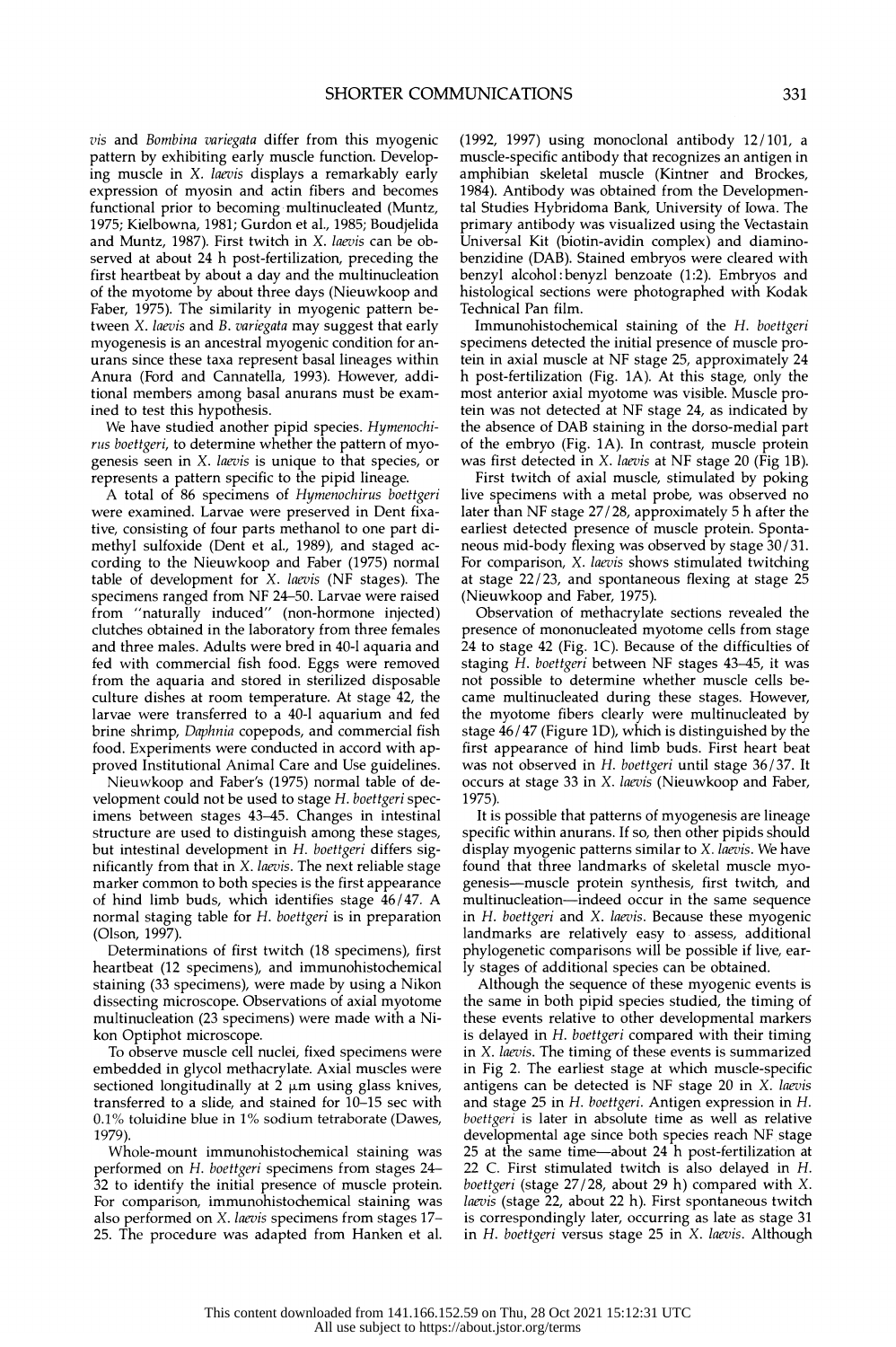

FIG. 1. First appearance of muscle specific antigens in embryos of Hymenochirus boettgeri and Xenopus laevis. A. Lateral view of H. boettgeri whole mount. Anterior is to the left, dorsal is toward the top. The upper embryo is at stage 24, the lower embryo is at stage 25. Muscle-specific staining is seen in axial myotomes (arrow) beginning at stage 25. Bar, 0.5 mm. B. Dorso-lateral view of X. laevis whole mount at stage 20. Anterior is to the left. Staining of the lateral rows of myotomal muscles is seen at arrows. Bar, 0.5 mm. C. Appearance of mononucleate axial muscle cells in H. boettgeri. Frontal and slightly oblique section of a stage 31 tadpole. Each muscle cell spans the width of a myotome (m) and has a single nucleus at its center. An example is seen between the arrows where nuclei from five cells line up in a single column. Bar, 50  $\mu$ m. D. Appearance of multinucleate muscle cells in H. boettgeri. Frontal section of stage  $46/47$  embryo. At this stage, striated myofibrils can be seen extending the length of each muscle cell. Four nuclei in a single cell are seen at arrows. Bar,  $50 \mu m$ .

relatively late, first twitch still precedes first heartbeat boettgeri. Nevertheless, it is safe to conclude that time<br>in H. boettgeri, which occurs at approximately stage 36 of multinucleation is not delayed in H. boettge stage X. laevis at stage  $43-45$  are not present in  $H$ .

in H. boettgeri, which occurs at approximately stage 36 of multinucleation is not delayed in H. boettgeri. Xen-<br>compared with stage 32 in X. laevis. The time and opus laevis becomes multinucleated at stage 46, when in 11. overigent, which occurs at approximately stage 30 or multimucleation is not delayed in  $\hat{H}$ . locatingent.  $\hat{H}$  are  $\hat{H}$  and  $\hat{H}$  are  $\hat{H}$  and  $\hat{H}$  are  $\hat{H}$  and  $\hat{H}$  are  $\hat{H}$  and  $\hat{H}$  a stage of multinucleation were more difficult to com-<br>
pare because the morphological characters used to tinucleated in *H. boettgeri* at stage 46. Thus, the early tinucleated in  $H$ . boettgeri at stage 46. Thus, the early events of both skeletal and cardiac myogenesis seem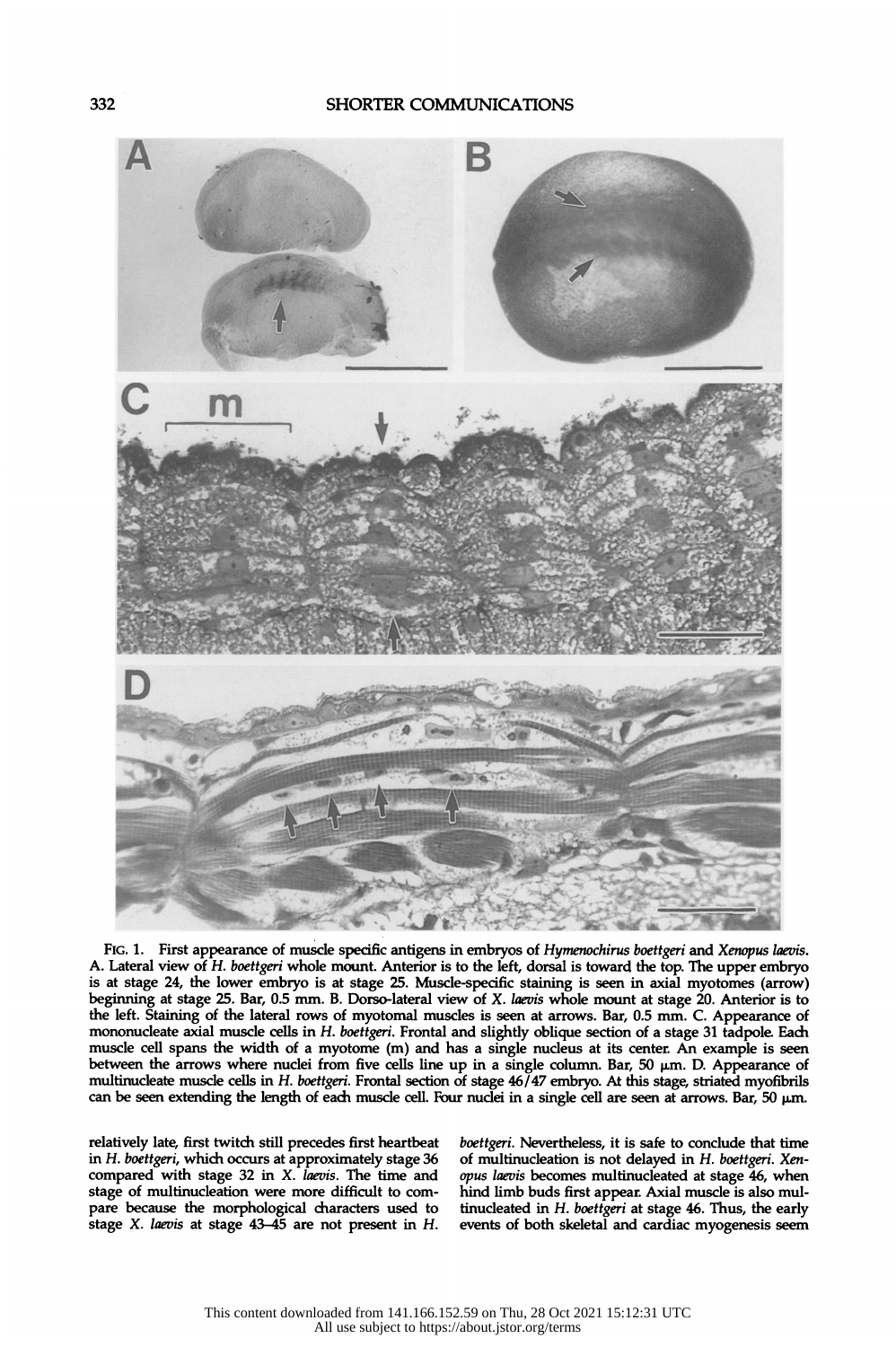

FIG. 2. Five myogenic events were examined in Xenopus laevis and Hymenochirus boettgeri: 1) the initial presence of a muscle protein in axial muscle ( $\blacklozenge$ ), 2) first stimulated twitch of axial muscle ( $\blacktriangleright$ ), 3) first spontaneous twitch of axial muscle  $(\blacktriangledown)$ , 4) first heartbeat  $(\blacktriangle)$ , and 5) multinucleation of axial myotome ( $\blacktriangle$ ). These developmental events occur between Nieuwkoop and Faber (1975) stages 20-46 (NF Stages). The time between stages is not linear. Early muscle development in H. boettgeri appears to be delayed at early stages. However, axial muscle multinucleation occurs at stage 46 in both species.

 to be heterochronically delayed as measured by both absolute time and development stage in H. boettgeri compared with X. laevis, but multinucleated fibers appear at about the same developmental stage.

 Muscle development is somewhat delayed in H. boettgeri compared with X. laevis, but both species have unusually early myogenesis compared with oth er anurans (Radice et al., 1989). One explanation pro posed for early muscle function in X. laevis is that it is an adaptation for fast development to a free-swim ming tadpole (Blackshaw and Warner, 1976; Forman and Slack, 1980). Alternatively, the pattern may arise from historical constraints in the pipid lineage. The present study shows that myogenesis in H. boettgeri, though occurring slightly later than in X. laevis, still occurs much earlier in development than in other an urans studied (Radice et al., 1989), consistent with an evolutionary conservation of myogenic timing. Ex amining additional pipids, and other families with faster or slower developmental rates, as well as direct and indirect developing anurans, will be necessary for a more complete understanding of the constraints on myogenic patterns.

 In addition, it will be important to extend the com parison to events preceding myogenesis, including mesoderm formation and somitogenesis. Minsuk and Keller (1996) compared the cellular mechanics of me soderm formation in H. boettgeri and X. laevis and found major differences in the origin and migration of axial and paraxial mesoderm, which includes the precursors to skeletal myoblasts. In contrast, we have found that the later sequence of myogenesis is largely the same in the two species. It will be interesting, and valuable, to compare patterns of cellular rearrange ments during the intermediate steps of somitogenesis.

Acknowledgments.-This work was supported by NSF Grant BIR 9510228 and by the Undergraduate Re search Committee of the University of Richmond. We thank Chris Swart for his help in obtaining Hymenochirus embryos.

#### LITERATURE CITED

- BLACKSHAW, S. E., AND A. E. WARNER. 1976. Low re sistance junctions between mesoderm cells during development of trunk muscles. J. Physiol. (London) 255:209-230.
- BOUDJELIDA, H., AND L. MUNTZ. 1987. Multinucleation during myogenesis of the myotome of Xenopus lae vis: a qualitative study. Development 101:583-590.
- DAWES, C. 1979. Biological Techniques for Transmis-

 sion and Scanning Electron Microscopy. Ladd Re search Industries, Burlington, Vermont.

- DENT, J. A., A. G. POLSON, AND M. W. KLYMKOWSKY. 1989. A whole-mount immunocytochemical anal ysis of cytoskeletal function during oogenesis and early embryogenesis in Xenopus. Development 105: 61-74.
- FORD, L. S., AND D. C. CANNATELLA. 1993. The major clades of frogs. Herpetol. Monogr. 7:94-117.
- FORMAN, D., AND J. M. W. SLACK. 1980. Determination and cellular committment in the embryonic am phibian mesoderm. Nature 286:482-484.
- GURDON, J. B., S. FAIRMAN, T. J. MOHUN, AND S. BREN- NAN. 1985. The activation of muscle-specific actin genes in Xenopus development by an induction be tween animal and vegetal cells of the blastula. Cell 41:913-922.
- HANKEN, J., M. W. KLYMKOWSKY, C. H. SUMMERS, D. W. SEUFERT, AND N. INGEBRIGTSEN. 1992. Cranial ontogeny in the direct-developing frog, Eleuthero dactylus coqui (Anura: Leptodactylidae), analyzed using whole mount immunohistochemistry. J. Morphol. 211:95-118.
- , K. E. ALLEY, AND D. H. JENNINGS. 1997. Jaw muscle development as evidence for em bryonic repatterning in direct-developing frogs. Proc. R. Soc. London, B 264:1349-1354.
- KIELBOWNA, L. 1981. The formation of somites and early myotomal myogenesis in Xenopus laevis, Bom bina variegata and Pelobates fuscus. J. Embryol. Exp. Morphol. 64:295-304.
- KINTNER, C., AND J. P. BROCKES. 1984. Monoclonal an tibodies identify blastemal cells derived from de differentiating muscle in newt limb regeneration. Nature 308:67-69.
- MCKINNEY, M. L. E. 1988. Heterochrony in Evolution: A Multidisciplinary Approach. Plenum Press, New York.
- MCNAMARA, K. J. 1995. Evolutionary Change & Het erochrony. Wiley, New York.
- MINSUK, S. B., AND R. E. KELLER. 1996. Dorsal meso derm has a dual origin and forms by a novel mech anism in Hymenochirus, a relative of Xenopus. Devel. Biol. 174:92-103.
- MUNTZ, L. 1975. Myogenesis in the trunk and leg dur ing development of the tadpole of Xenopus laevis (Daudin 1802). J. Embryol. Exp. Morphol. 33:757- 774.
- NIEUWKOOP, P. D., AND J. FABER. 1975. Normal Table of Xenopus laevis (Daudin). North-Holland, Am sterdam.